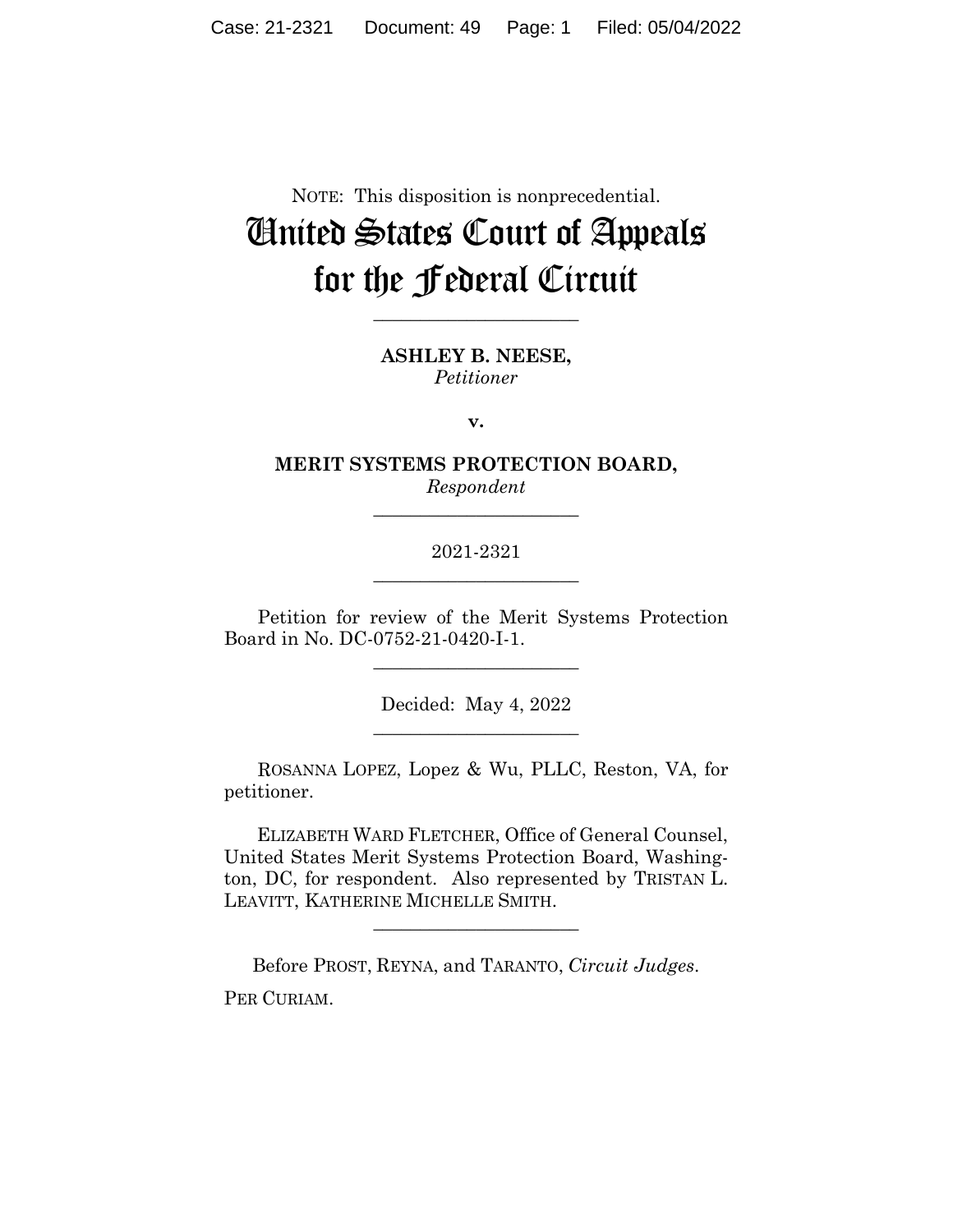Ashley Neese, an attorney represented by counsel throughout the present matter, filed an appeal at the Merit Systems Protection Board under 5 U.S.C. §§ 7512, 7701 challenging her removal from, and seeking reinstatement to, her position as a federal employee. Because the appeal appeared to have been filed after the applicable Board deadline for appealing agency actions, *see* 5 C.F.R. § 1201.22, the administrative judge assigned to the matter issued an order to show cause, by a specified date, why the appeal should not be dismissed because of untimeliness. SAppx. 45. Nine days after the response deadline had passed, with no response from Ms. Neese, the administrative judge issued an initial decision dismissing the removal appeal as untimely. *Neese v. Dep't of Justice*, No. DC-0752- 21-0420-I-1, 2021 WL 2414242 (M.S.P.B. June 8, 2021).

Later that day, Ms. Neese filed a document entitled "Reopening an Appeal Dismissed Without Prejudice" in which she responded to the show cause order, Appx. 189– 213, and briefly requested "that the Board consider her response, as she believes good cause has been shown" for missing the deadline for filing it, Appx. 190; Appx. 189. She did not attach declarations showing such good cause; in particular, she did not attach the September 2021 and February 2022 declarations she has included in her appendix in this court, which had not yet been written. Three days after making her "Reopening" filing, Ms. Neese informed the Board that she did not intend that document to constitute a petition for review of the initial decision, and the Board deleted it pursuant to her request. SAppx. 52. Ms. Neese did not ultimately petition the Board for review of the initial decision, which on July 13, 2021, became the final decision of the Board under  $5 \text{ U.S.C. } \frac{5}{3} \cdot 7703 \text{ (b)}(1)$ . SAppx. 5.

Within the 60 days allowed by  $5 \text{ U.S.C.} \$   $7703(b)(1)(\text{A})$ , Ms. Neese appealed to this court. This court has jurisdiction under 28 U.S.C.  $\S$  1295(a)(9) to hear the appeal from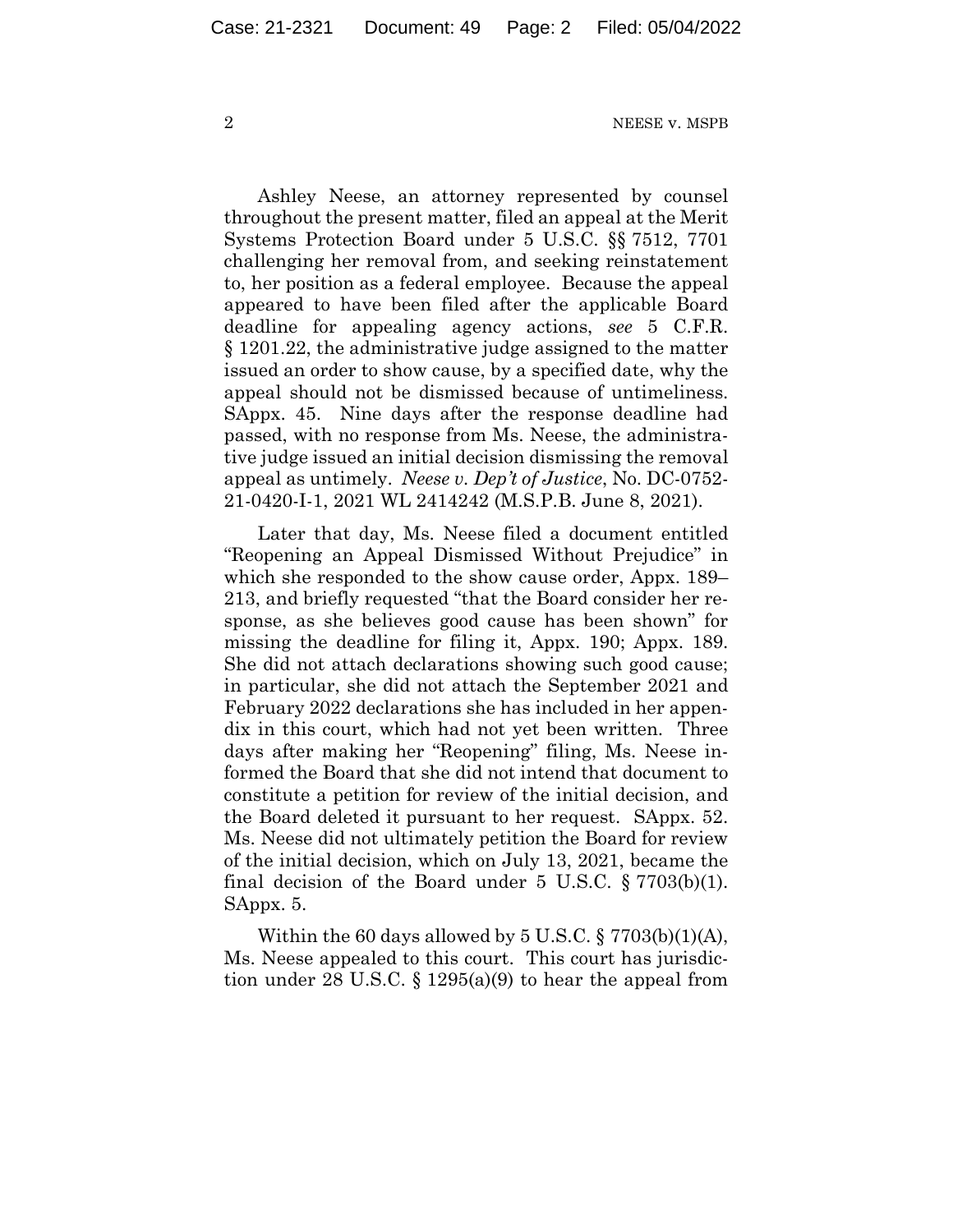the Board's final decision dismissing Ms. Neese's removal appeal.

The sole argument Ms. Neese presents in her opening brief is that good cause existed for her failure to timely respond to the show cause order. But that is not a challenge to a ruling made by the Board, because Ms. Neese did not ask the Board (either the full Board or the administrative judge) to decide that she had good cause for missing the deadline for responding to the show-cause order, and no such decision was made by the Board (either the full Board or the administrative judge). With respect to this goodcause argument, there was no "agency action, finding[], or conclusion[]." 5 U.S.C. § 7703(c) (providing that, on appeal, we are to "hold unlawful" or "set aside" "any action, findings, or conclusions" that are arbitrary, capricious, an abuse of discretion, or contrary to law; were obtained in violation of procedural requirements; or are unsupported by substantial evidence). Reflecting the statutory scope of review, we routinely refuse requests to address issues not presented to or decided by the Board. *See*, *e.g.*, *Hansen v. Dep't of Homeland Security*, 911 F.3d 1362, 1369–70 (Fed. Cir. 2018); *Bosley v. Merit Sys. Prot. Bd.*, 162 F.3d 665, 668 (Fed. Cir. 1998).

Moreover, even if we assume that we have the authority to consider the good-cause issue where no Board ruling on the issue was sought or obtained, we do not see a sufficient basis for this court to do so. Ms. Neese could have petitioned the full Board to remand the case back to the administrative judge to consider the belated response—a path that Ms. Neese initiated but then abandoned. SAppx. 52; *see*, *e.g.*, 5 C.F.R. § 1201.117(a)(4). The absence of a Board quorum at the time does not justify this court's undertaking itself to decide in the first instance a good-cause question that typically involves Board discretion and deferential review. *See generally Mendoza v. Merit Sys. Prot. Bd.*, 966 F.2d 650, 653 (Fed. Cir. 1992) (en banc); *Bacashihua v. Merit Sys. Prot. Bd.*, 811 F.2d 1498, 1500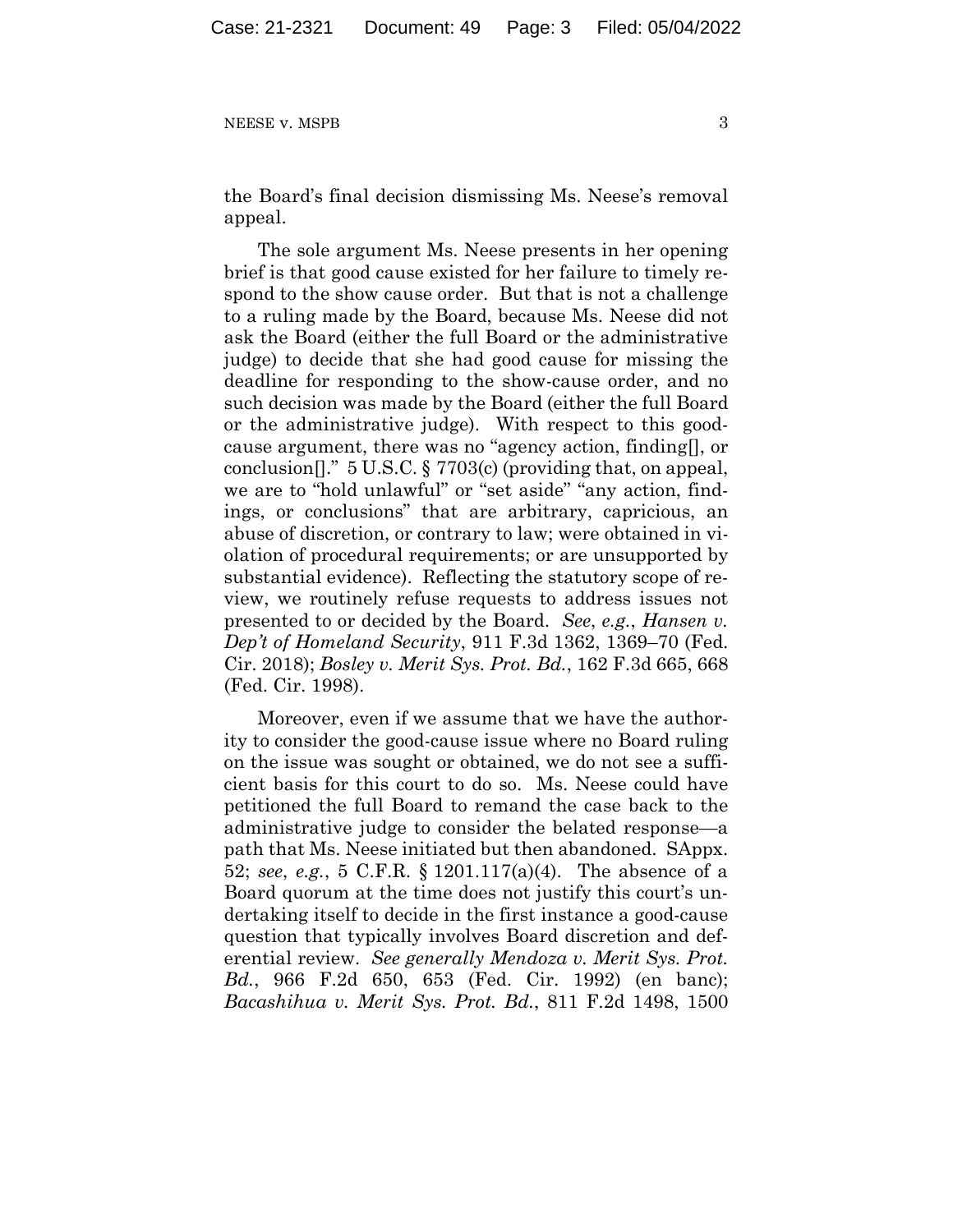(Fed. Cir. 1987); *Rowe v. Merit Sys. Prot. Bd.*, 802 F.2d 434, 437 (Fed. Cir. 1986). And as the Board seems to acknowledge in its brief in this court, Appellee Br. 12 n.2, Ms. Neese may yet seek reopening of the final decision under 5 C.F.R. § 1201.118, and a denial of the reopening or a new final decision after reopening would be subject to judicial review. That path, if Ms. Neese chooses to follow it, is the appropriate one here, even though the standards for relief on reopening may be tougher than the standards on direct review by the Board.

As to the merits of the Board's dismissal of Ms. Neese's underlying appeal for untimeliness, we agree with the Board that Ms. Neese forfeited a challenge to the dismissal in the present appeal by not raising it in her opening brief. It is well-established law that arguments not raised in the opening brief are generally forfeited. *SmithKline Beecham Corp. v. Apotex Corp.*, 439 F.3d 1312, 1319 (Fed. Cir. 2006). Ms. Neese's opening brief discusses only whether there was good cause to permit her to file a late response to the show cause order. *See* Appellant Br. 1, 26–27. And though she stated that she was ultimately seeking reinstatement, *id.* at 25, she made no legal argument for why the administrative judge's dismissal of her appeal as untimely was incorrect, *see SmithKline Beecham*, 439 F.3d at 1320 ("[M]ere statements of disagreement . . . do not amount to a developed argument.").

We see no sufficient basis in this case for exercising discretion to reach the issue (addressed by Ms. Neese in her reply brief here). Ms. Neese could have included the issue in her opening brief. And the Board should not have been forced in its response brief to guess at what arguments she